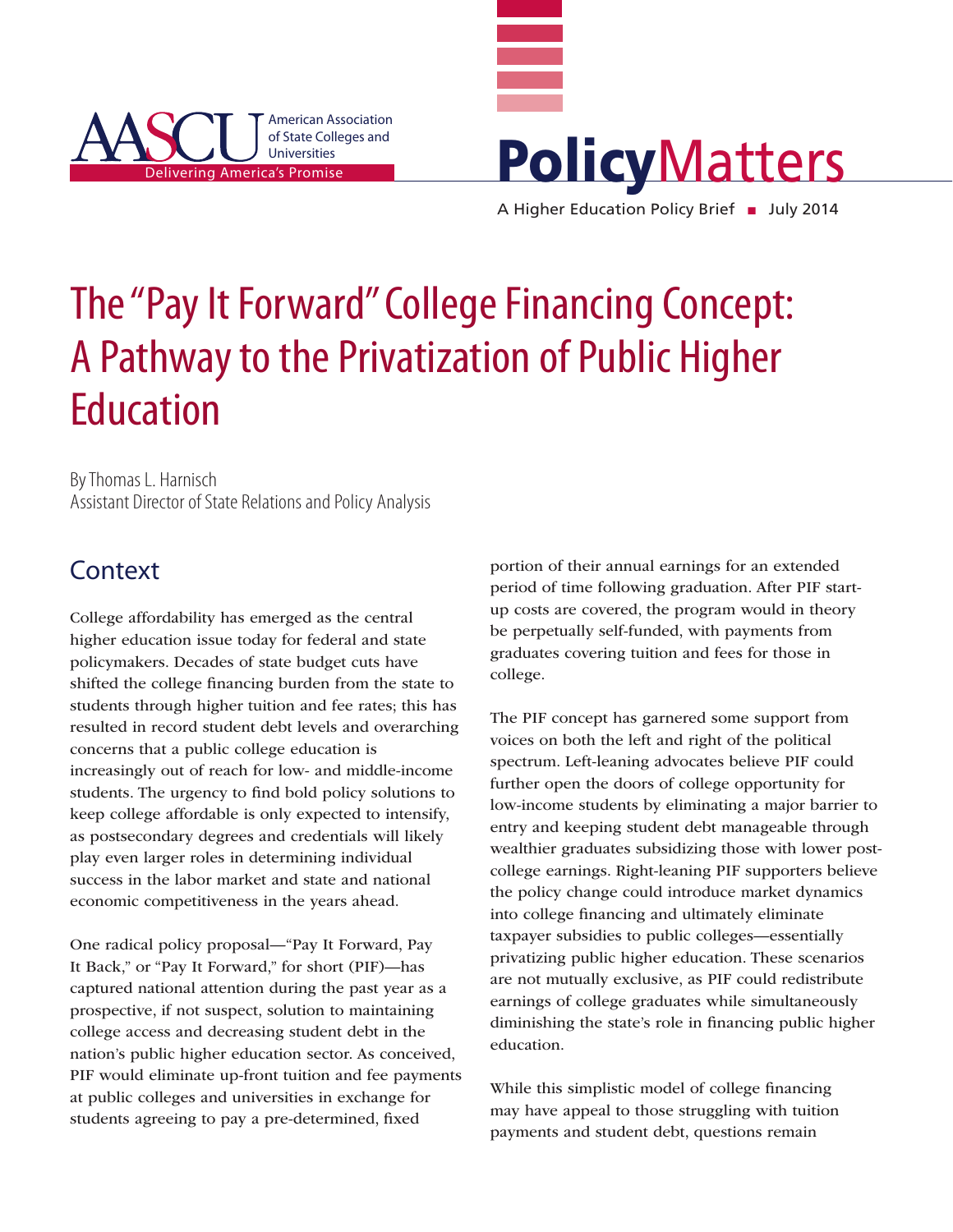

related to the proposal's long-term ramifications for students, public colleges and states. In an effort to better understand the potential consequences of PIF, this policy brief summarizes the history of PIF-like approaches to financing a college education, and explores common elements of PIF legislation recently introduced in state legislatures. Further, it provides an analysis of PIF as a state approach to financing public higher education, and offers questions for lawmakers to consider before proceeding further in exploring PIF as a solution to college affordability challenges.

## History of Income-Share Agreements

While some have suggested that PIF is a new approach to higher education financing, the concept of funding college costs through assessment of post-graduation earnings, also referred to as "income-shared agreements" or a "graduate tax," was suggested over a half-century ago by influential economist Milton Friedman. Friedman envisioned a system in which the government collects a portion of a student's future earnings in exchange for financial assistance during college, a model he believed would bring market discipline into investments in education and training. He deemed the federal government to be the most appropriate administrative entity for this system in order to minimize program costs.<sup>1</sup>

Building off this concept, Yale University collaborated with economist James Tobin and launched the Tuition Postponement Option (TPO) in the 1970s, which allowed students to attend the university at no charge. Student borrowers were bundled into cohorts, and agreed to pay back .04 percent of future earnings for 35 years for every \$1,000 borrowed, or until the cohort's total debt was repaid, whichever came first.<sup>2</sup> TPO included a provision to allow individual borrowers to "buy out" at 150 percent of what they originally borrowed, plus

interest.3 Yale agreed to forgo profits from the TPO, limiting its revenue intake to a level sufficient to cover the program's administrative expenses.

Yale's TPO was initially a popular financing option,<sup>4</sup> but its success was later hindered by inflation, tax law changes, and non-payment by some borrowers. Further, a number of wealthier alumni selected the buy-out option, leaving a smaller, less-wealthy group of students to pay off the TPO cohort's collective loan. The university closed all of the TPO accounts in 2001, years before the program's scheduled conclusion. Borrowers and university leaders alike considered the experiment a failure.<sup>5</sup>

## International Approaches to Income-Share Agreements

Friedman's concepts have also been applied to college financing in Australia, New Zealand and the United Kingdom. The programs in these countries calibrate payment of *student loans* to post-college earnings beyond a minimum earnings threshold, resembling the income-based repayment programs offered by the U.S. Department of Education. PIF proposals, it should be noted, are based on sharing a percentage of post-college income for a *period of time* in lieu of tuition and fee payments.

The differences between income-share agreements based on a student loan principal and those based on repayment for a period of time are not trivial. Under PIF, high-earning graduates would likely pay *significantly* more for their undergraduate education than they would have through traditional student loans, as the individual's financial debt burden would end at the conclusion of the repayment period, not after the principal and interest are repaid. On the other hand, low-income graduates may presumably pay less in the long run, if the total income assessed through the PIF approach is lower than the repayment formula for federal student loans.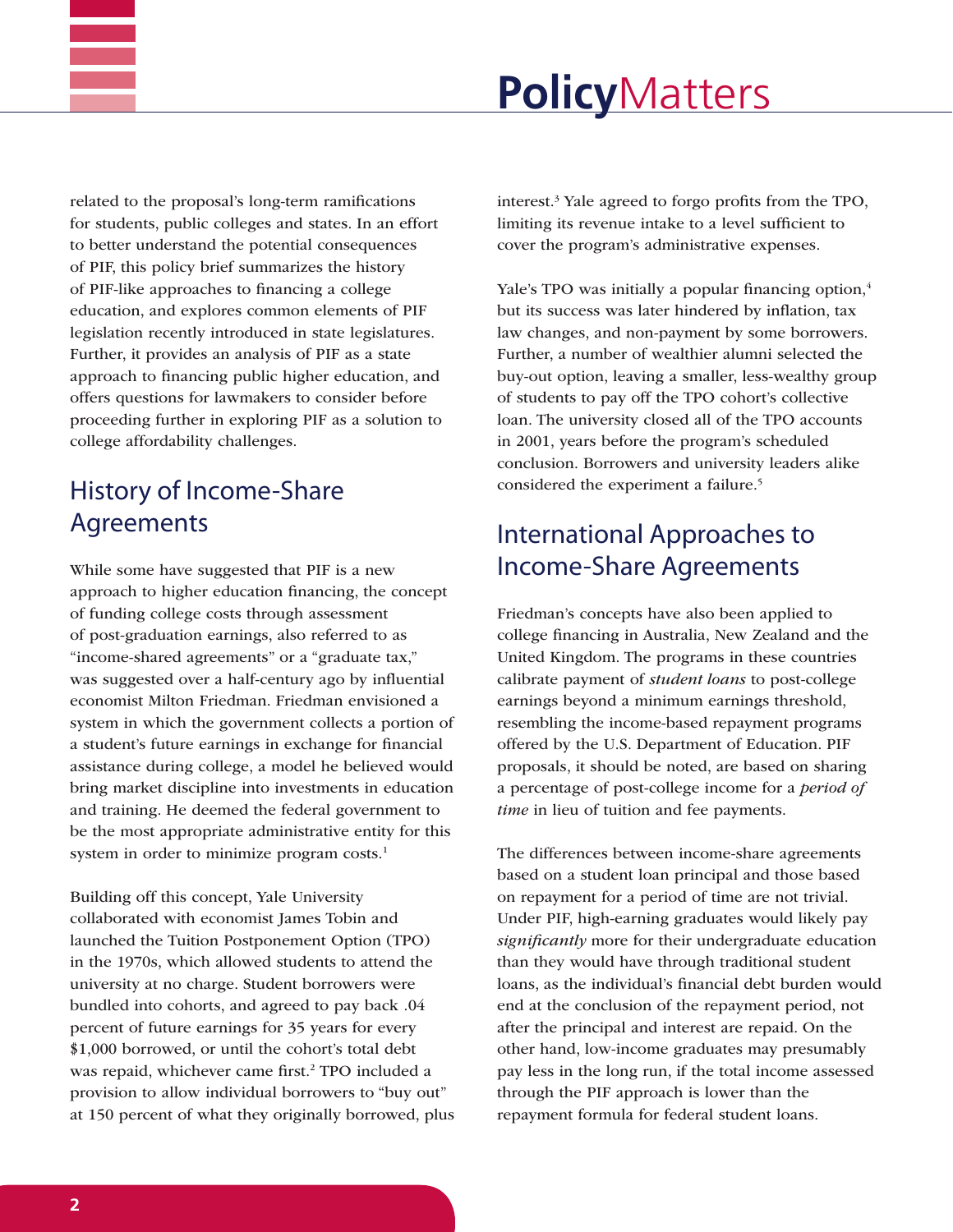## A Concept Reintroduced in 2012

Friedman's income-share concept was resurrected via a student capstone project at Portland State University (Ore.) in the fall of 2012. At the heart of it, the plan would allow students to attend the state's public community colleges and universities without paying tuition and fees. After completing their degree program, community college graduates would pay 1.5 percent of their gross earnings for 24 years after completion, with bachelor's and master's degree recipients paying back 3 and 4 percent, respectively, during this period.

The capstone project proposal was later introduced to a state lawmaker and a bill to study the concept subsequently passed the legislature and was signed into law in July 2013. The proposal garnered national attention, with lawmakers in more than 20 states introducing measures to direct state agencies to launch feasibility studies or initiate a pilot program *(See Figure 1)*. Many of the bills borrow concepts from the Oregon proposal, but leave program specifics to be determined by study committees.

## Elements of the Pay It Forward College Financing Concept

While each of the PIF bills introduced in the past year and a half is unique, they often include several similar elements, such as the following:

**n** Binding contract. Most PIF agreements would be enforceable contracts between the state (or institution) and borrower. Therefore, while PIF does not include a principal to repay, it does create mandatory repayment obligations.

- $\blacksquare$  Voluntary participation. Most PIF proposals allow for voluntary program participation, which leaves students and families to make a complex, long-term decision balancing college financing options against projected future earnings.
- **n** State residency requirement. The bills usually require students to be state residents for the purposes of in-state tuition.
- **n** Covers tuition and fees only. With few exceptions, the PIF bills only cover tuition and fees at public colleges and universities. Therefore, students would still need to find financing for room and board, books and supplies, transportation and other expenses.
- $\blacksquare$  Limited to undergraduate education. While some of the PIF bills fail to explicitly limit the program to undergraduate education, it remains unlikely that PIF financing would extend beyond a bachelor's degree due to program costs and political considerations.
- **Requires degree completion.** Most PIF bills require students to complete their degree program, with some requiring on-time completion. While most bills do not include consequences for non-completers, at least one proposal calls for transitioning PIF into traditional student loans if completion provisions are not met.
- n No tuition rates and no principal to repay. PIF bills tie payments to a share of annual earnings and do not reference tuition rates. Therefore, students would not have a principal to repay after college.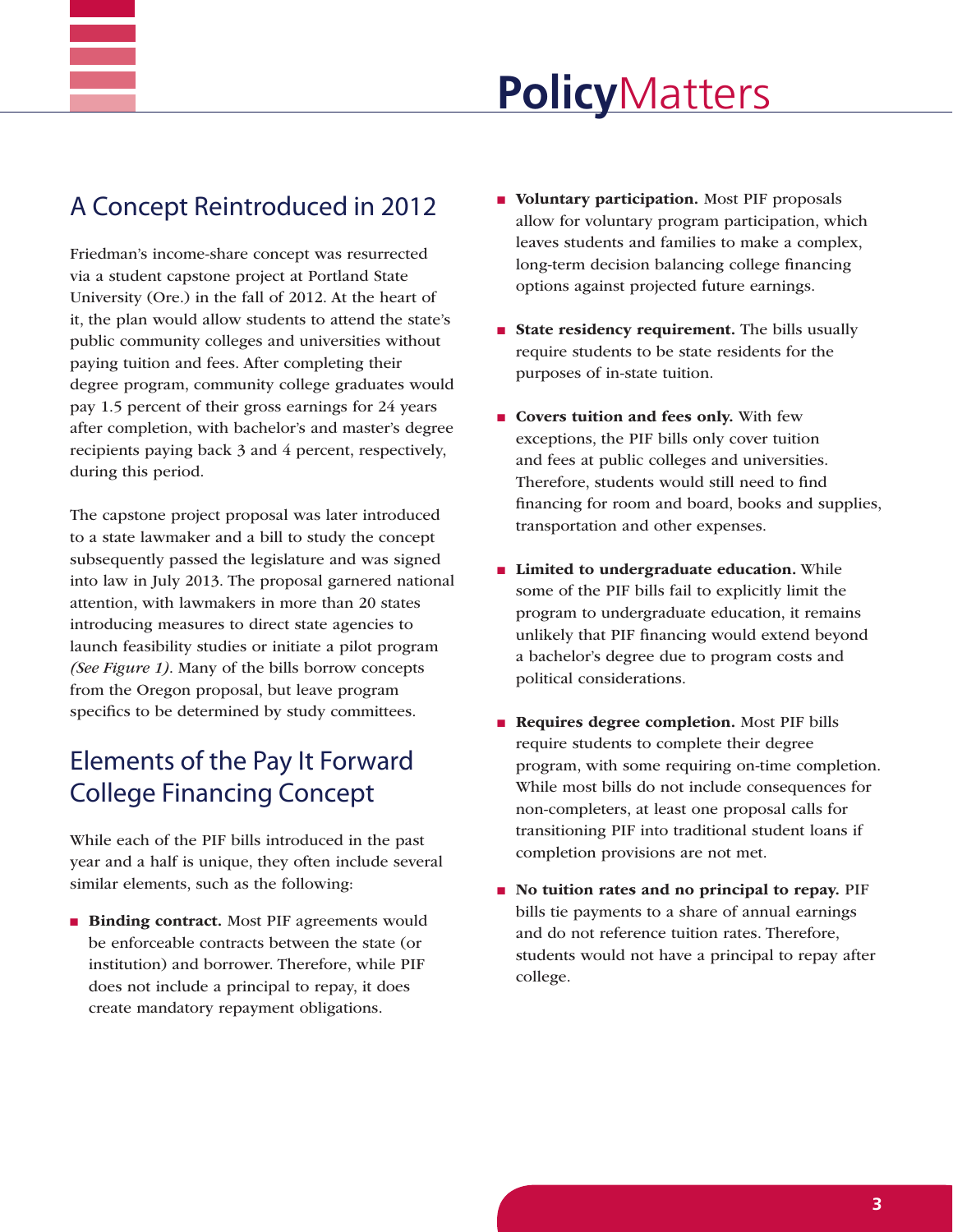

| <b>State</b>    | Bill          | <b>Last Action</b> | <b>Status</b>                                              | Purpose                                             | <b>State</b><br>Residency<br>Required? | Graduation<br>Required?                                     | <b>Tuition and</b><br>Fees Only? |
|-----------------|---------------|--------------------|------------------------------------------------------------|-----------------------------------------------------|----------------------------------------|-------------------------------------------------------------|----------------------------------|
| California      | AB1456        | 6/5/14             | Referred to Com. on RLS.                                   | Study and recommend a PIF pilot program             | Yes                                    | Yes                                                         | No                               |
| Connecticut     | HB05241       | 4/30/14            | File Number 718                                            | Study the feasibility of a PIF-like program         | Yes                                    | Yes                                                         | Yes                              |
| Florida         | <b>SB738</b>  | 5/2/14             | <b>Died in Education Committee</b>                         | Establish a pilot program                           | Yes                                    | No                                                          | Yes                              |
| Hawaii          | H1516         | 1/15/14            | Referred to HED, FIN                                       | Examine the feasiblity of PIF and propose           |                                        |                                                             |                                  |
|                 |               |                    |                                                            | a pilot program                                     | Yes                                    | Yes                                                         | Yes                              |
| <b>Illinois</b> | <b>HB5323</b> | 6/20/14            | Sent to Governor                                           | Calls for a study of Pennsylvania's PIF proposal    | <b>TBD</b>                             | <b>TBD</b>                                                  | <b>TBD</b>                       |
| Indiana         | <b>HB1084</b> | 1/9/14             | <b>Referred to Education</b>                               | Analyze and consider a PIF Program                  | Yes                                    | Yes                                                         | Yes                              |
| Louisiana       | <b>HCR 21</b> | 6/1/14             | Sent to the Secretary of State                             | <b>Study PIF Feasibility</b>                        | <b>TBD</b>                             | TBD                                                         | TBD                              |
| Maine           | <b>SP667</b>  | 5/1/14             | <b>Indefinately Postponed</b>                              | Study establishment of pilot program                | Yes                                    | Yes                                                         | Yes                              |
| Maryland        | <b>HB853</b>  | 3/10/14            | Unfavorable Report by                                      |                                                     |                                        |                                                             |                                  |
|                 |               |                    | Appropriations                                             | Study the creation of a potential pilot program     | Yes                                    | TBD                                                         | Yes                              |
| Massachusetts   | H3631         | 6/2/14             | Accompanied a study order                                  | Prepare a feasibility study                         | <b>TBD</b>                             | <b>TBD</b>                                                  | <b>TBD</b>                       |
| Michigan        | <b>HR301</b>  | 2/11/14            | Referred to Committee on Education                         | Calls on Congress to fund PIF pilot porgrams        | TBD                                    | TBD                                                         | TBD                              |
| New Jersey      | <b>S979</b>   | 7/10/14            | Conditional Veto, Received in Senate                       | College Affordability Study Commission to study PIF | <b>TBD</b>                             | TBD                                                         | TBD                              |
| New Mexico      | <b>HM44</b>   | 2/18/14            | Signed                                                     | Study the Oregon model                              | TBD                                    | TBD                                                         | All costs                        |
|                 |               |                    |                                                            |                                                     |                                        |                                                             | included in                      |
|                 |               |                    |                                                            |                                                     |                                        |                                                             | analysis                         |
| New York        | A8562/S6420   | 1/22/14            | Referred to Higher Education                               | Establish a pilot program                           | Yes                                    | Yes-on-time                                                 |                                  |
|                 |               |                    |                                                            |                                                     |                                        | qraduation                                                  |                                  |
|                 |               |                    |                                                            |                                                     |                                        | required                                                    | <b>Tuition only</b>              |
| Ohio            | <b>HB242</b>  | 8/12/13            | Assigned to Education                                      | Consider creation of a pilot program                | Yes                                    | Yes                                                         | Yes                              |
| <b>Oklahoma</b> | <b>SB001</b>  | 2/14/14            | Second Reading referred to                                 |                                                     |                                        |                                                             |                                  |
|                 |               |                    | <b>Education Committee then to</b>                         |                                                     |                                        |                                                             |                                  |
|                 |               |                    | <b>Appropriations Committee</b>                            | Consider creation of a pilot program                | Yes                                    | Yes                                                         | Yes                              |
| <b>Oregon</b>   | HB3472        | 7/29/13            | Signed into law                                            | Consider creation of a pilot program                | Yes                                    | Yes                                                         | Yes                              |
| Pennsylvania    | No. 429       | 9/9/13             | <b>Referred to Education</b>                               | Conduct an impact study                             | TBD                                    | Completion of                                               |                                  |
|                 |               |                    |                                                            |                                                     |                                        | course of study                                             | Yes                              |
| Rhode Island    | H7201         | 2/26/14            | Committee recommended<br>measure be held for further study | Three-year pilot program                            | Yes                                    | Yes-on-time<br>graduation to<br>qualify for all<br>benefits | Yes                              |
| South Carolina  | 4414          | 1/14/14            | Referred to Committee on                                   |                                                     |                                        |                                                             |                                  |
|                 |               |                    | <b>Education and Public Works</b>                          | Implement a pilot program                           | Yes                                    | No                                                          | Yes                              |
| Vermont         | S192          | 1/7/14             | Read First Time and referred to                            |                                                     |                                        |                                                             |                                  |
|                 |               |                    | Committee on Educaton                                      | Creates task force to study and implement a program | Yes                                    | No                                                          | Yes                              |
| Virginia        | <b>HJR72</b>  | 2/12/14            | Left in Rules                                              | Feasibility study                                   | TBD                                    | TBD                                                         | TBD                              |
| Washington      | HB2720        | 2/5/14             | Referred to Appropriations                                 | Pilot program                                       | Yes                                    | No-PIF                                                      | Yes-less                         |
|                 |               |                    |                                                            |                                                     |                                        | provides funds                                              | financial aid                    |
|                 |               |                    |                                                            |                                                     |                                        | for up to 5                                                 |                                  |
|                 |               |                    |                                                            |                                                     |                                        | years or 125%                                               |                                  |
|                 |               |                    |                                                            |                                                     |                                        | of program time                                             |                                  |
|                 |               |                    |                                                            |                                                     |                                        |                                                             |                                  |

## Figure 1. Pay It Forward Legislation in the States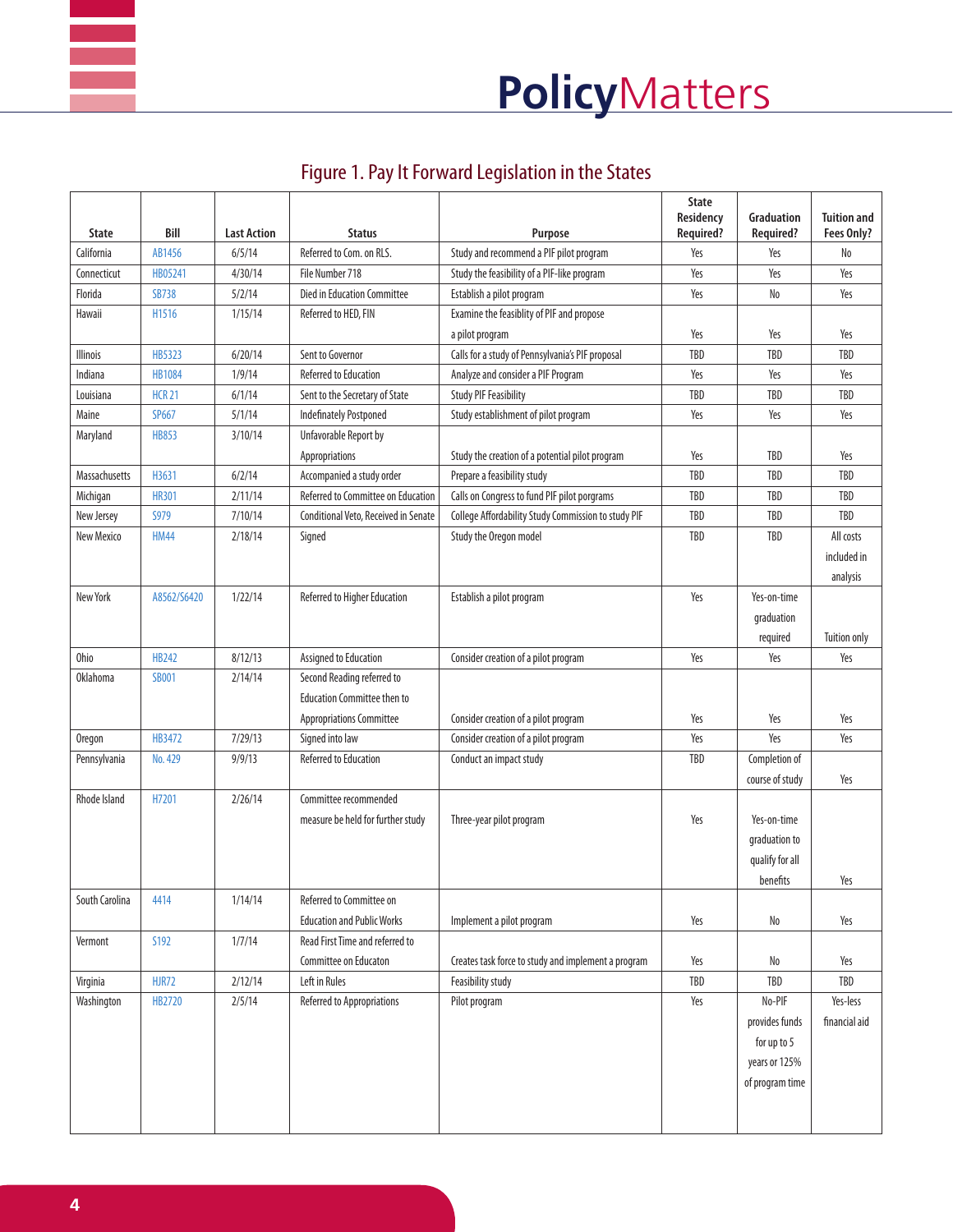## 13 Realities of PIF College Financing Proposals

Advocates for PIF have offered the model as a way to address at least three interrelated higher education financing challenges: financial barriers to college entry and completion; unmanageable post-college debt; and restrictions on graduates' career choices stemming from low salaries in some occupations that leave borrowers with little opportunity to pay down their loan principal. Each of these challenges, however, is either poorly addressed by PIF or covered under existing federal or state programs. In addition, PIF financing poses an array of other problems that could lead to increased college costs, further inefficiencies in the higher education financing system, considerable long-term administrative burdens for states and institutions, and damaging long-term consequences for state economies, institutions, and the students they serve.

1. Most students could pay more, not less, for college. While some have argued that PIF would eliminate student debt or provide "free" tuition, students would still have legally-binding financial obligations after college. Even assuming that state lawmakers maintain investments in higher education, PIF's financial obligations could far exceed the cost of a traditional student loan simply because of the longer repayment terms. One PIF analysis revealed that graduates earning a median salary (\$55,000) with annual 2 percent salary increases would pay \$3,000 more than the standard 10-year loan repayment plan at 6.8 percent interest.<sup>6</sup> The Oregon Center on Public Policy, meanwhile, estimated that the cost per individual in the program would be \$39,653, a figure \$7,417 above the tuition cost incurred by each graduate.<sup>7</sup> However, one analyst argued that the Oregon figures could underestimate the total amount paid because of failure to adjust to net present value; if a student in the current system

borrows little and has a higher salary following graduation, PIF costs could extend well beyond that amount.<sup>8</sup>

2. Considerable uncertainty would be introduced into campus budgeting and planning efforts. Under the current tuition and fee system, college and university leaders collaborate with governing boards and political leaders to craft tuition policies designed to meet institutional needs while respecting the financial realities of students and families. Under PIF, however, there are no assurances that revenues would align—or even come close to meeting—institutional expenditures. A number of variables remain difficult for institutional and state leaders to predict: PIF participation rates, PIF participant repayment rates, future earnings of PIF participants, year-to-year enrollment fluctuations, state funding levels, and costs incurred by colleges that dictate future institutional expenditures. In the short-term, an economic downturn could be much more detrimental to campus budgets under PIF, due to declines in both PIF revenues and state funding of institutions. In the long-term, PIF locks in a repayment rate that may not correspond to the needs of campuses two decades into the future. For example, if the Oregon PIF model had been implemented a generation ago, students and the state would have entered into agreements starting in 1986 that would have implications for university budgets in 2014. Undoubtedly, changes in campus needs, along with the sharp decline in state support, would have been difficult to project in 1986, similar to students signing PIF agreements as freshmen in 2015 that would affect revenue levels for college campuses in 2043. If PIF revenues do not meet campus needs, public colleges and universities would need to find other revenue sources or make sharp reductions in programming, services or quality.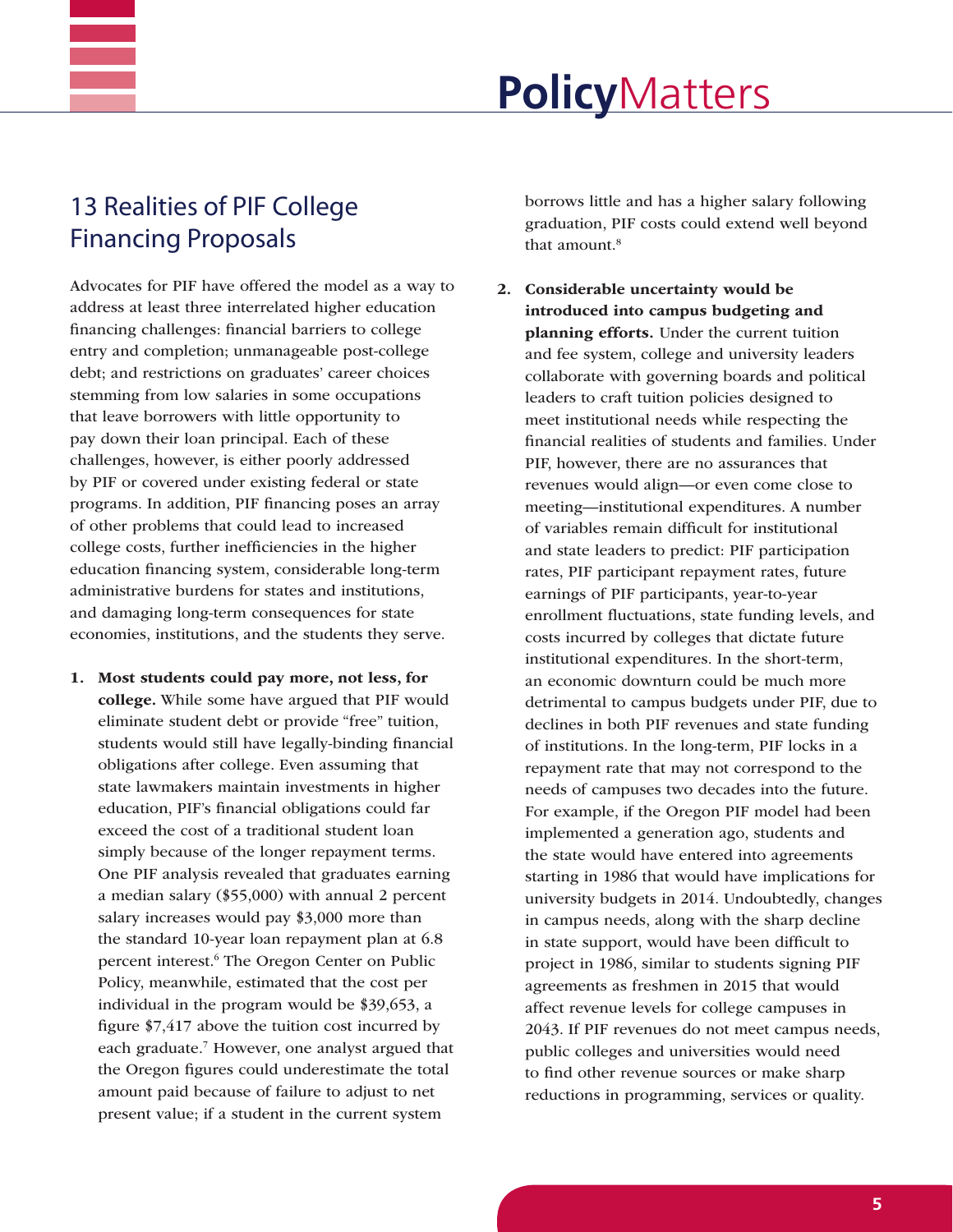

- 3. The majority of college costs are not covered. In the short term, PIF would eliminate in-state tuition and fees as a barrier to college entry, but it would not address other college costs that also act as an impediment to college access and success, and contribute to rising student debt levels. According to the College Board, tuition and fees represent on average less than one-half the cost of college attendance for in-state students attending public four-year universities; students spend more on non-tuition related expenses, such as room and board and transportation.9 Further, some PIF proposals would inherently limit students' ability to work to meet non-tuition costs, as on-time graduation is required. Therefore, some, if not most, students participating in PIF would still have student loans in addition to PIF payments after completing college.
- 4. Students from sectors with the heaviest student debt burdens would be ineligible to participate. While six-figure student debt stories dominate the headlines, it is unlikely that PIF would address the most challenging student debt situations. The heaviest student debt burdens

are not found among in-state, undergraduate completers at public colleges and universities, but rather those attending for-profit colleges and private, not-for-profit colleges and universities *(See Figure 2)*. PIF would not be available to these students. It is also unlikely that PIF would address financing related to graduate or professional education.

5. The class divides in public higher education, and more broadly, in American society, could intensify. A number of PIF bills under consideration allow students to "opt-in" to the program, which could lead to students from wealthier backgrounds and those pursuing lucrative careers to not participate in the program. One leading scholar referred to this as a "classic case of adverse selection—borrowers who would be subsidized participate while those who would subsidize stay away."10 Likewise, lowand middle-income students could also overestimate future earnings and ignore the program, leaving the program populated chiefly by those certain of low post-college earnings. Similar to the Yale experiment discussed earlier, this could cluster low-earning graduates in the program and threaten its long-term financial solvency.

| <b>Bachelor's Degree Student</b><br>Debt, by Sector, 2011-2012 | <b>Percent of Completers Borrowing</b> | <b>Average Borrowing Amounts by</b><br><b>Completers with Debt</b> | <b>Monthly Payment</b><br>(in 2012 dollars) |
|----------------------------------------------------------------|----------------------------------------|--------------------------------------------------------------------|---------------------------------------------|
| Public                                                         | 64.1%                                  | \$25,640                                                           | \$272                                       |
| Private Not-for-profit                                         | 73.5%                                  | \$32,308                                                           | \$343                                       |
| Private For-Profit                                             | 87.2%                                  | \$40,038                                                           | \$425                                       |
| <b>Associate Degree Student</b><br>Debt, by Sector, 2011-2012  | <b>Percent of Completers Borrowing</b> | <b>Average Borrowing Amounts by</b><br><b>Completers with Debt</b> | <b>Monthly Payment</b><br>(in 2012 dollars) |
| Public                                                         | 42.1%                                  | \$13,970                                                           | \$148                                       |
| Private Not-for-profit                                         | N/A                                    | N/A                                                                | N/A                                         |
| Private For-Profit                                             |                                        |                                                                    |                                             |

### Figure 2. Average Student Debt for Associate and Bachelor's Degree Graduates, 2011–2012

Source: The New America Foundation, 2014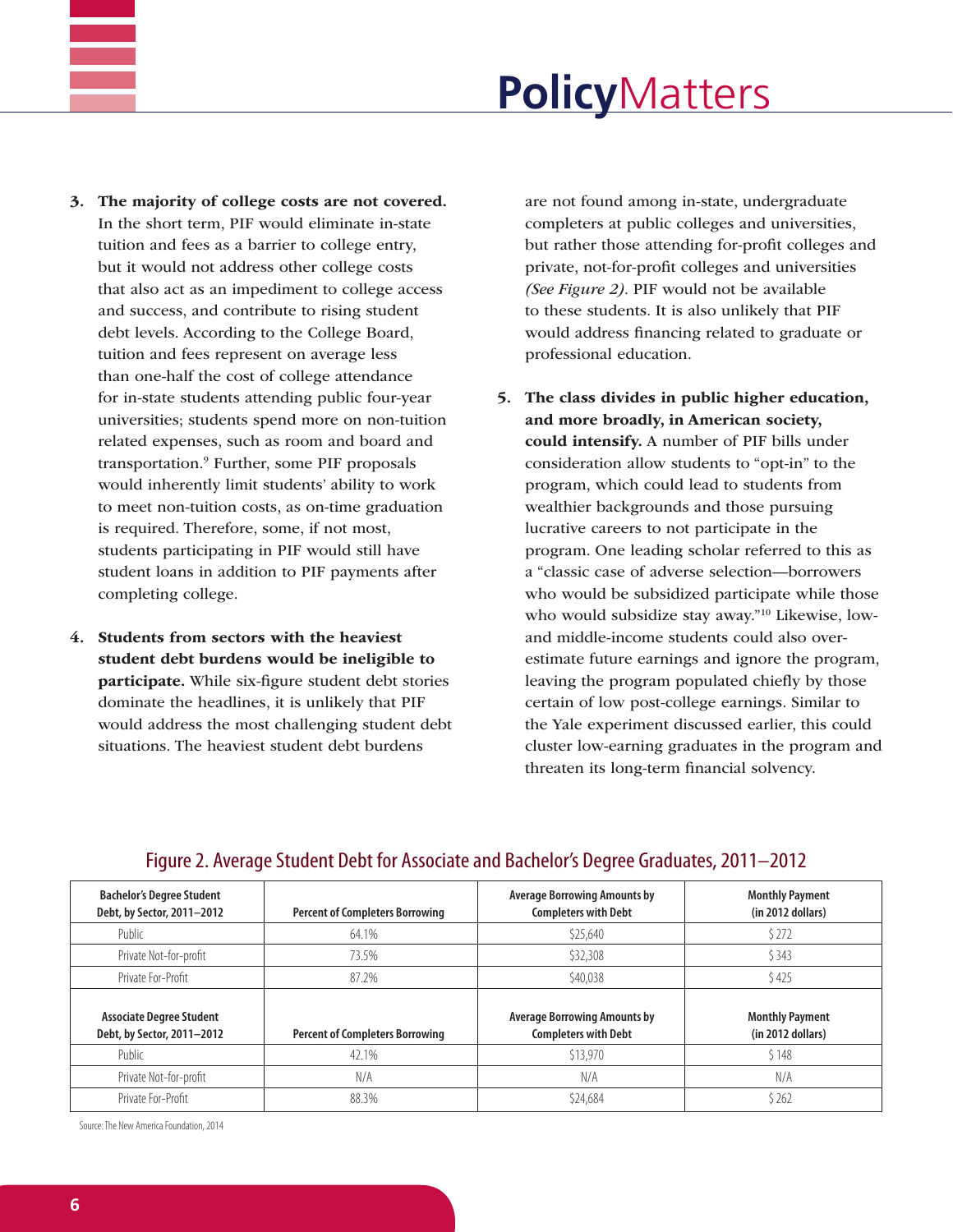

- 6. Costs borne by students pursuing privatelyfinanced degrees and higher-paying careers would increase dramatically. Students pursuing higher-paying careers that require graduate or professional education would likely end up paying substantially more for their undergraduate education, adding to the already enormous debt burdens for aspiring physicians, attorneys and other professionals. For example, two students who attended the same college and completed the same undergraduate major could pay vastly different sums for their undergraduate education because one of them decided to pursue a career as a physician, albeit taking out \$125,000 in loans to finance the medical degree. In this instance, the source of the higher earnings is primarily derived from the medical degree, not the undergraduate credential. As a result, the borrower who completed the graduate/ professional credential would end up paying a substantially higher amount to the PIF program, even though he or she privately financed the degree that primarily led to higher earnings.
- 7. PIF is duplicative—there are existing public and private programs that calibrate student debt to earnings. A version of PIF already exists through federal student financial aid programs, as students are able to borrow money for college and pay it back based on income, with forgiveness available after a certain period *(See Figure 3)*. Outside of income-based repayment, other federal student assistance programs include loan deferment, forbearance and forgiveness. Some states also have loan forgiveness programs, particularly for college graduates pursuing highdemand careers in underserved communities. The private sector also offers PIF-like solutions, such as Upstart. These programs have the benefit of giving students the flexibility to take out only the loans that are needed, without signing an agreement that commands payments for nearly a quarter-century.
- 8. PIF's start-up costs would be enormous. Start-up costs—the gap in funding for multiple cohorts of students who would receive a tuitionfree education before enough money can be collected from program graduates to replace foregone tuition revenues—would theoretically represent the single greatest financial challenge in launching PIF programs. Initial estimates for the Oregon model peg startup costs at \$9 billion, a figure considered to be a "significant underestimate" by a leading higher education analyst.11 This financing would ideally be obtained through state bonds or philanthropy.
- 9. Payment collection would be costly and challenging. PIF payment collection would be difficult, as states or institutions would need the technology and resources to collect accurate income statements from graduates across employers, jobs, states and even countries. If PIF had been implemented a generation ago, program administrators would still today need to have updated information and accurate income statements from college graduates from the early 1990s. Further, it would arguably be much easier under PIF to avoid payment than the existing federal system of student loans, as the repayment system would not have the reach of the federal government. Participants would also have an incentive to under-report income, as PIF financing is a function of annual earnings, not of a loan principal. If a given state's PIF program fails to develop an effective, efficient approach to repayment, it could quickly lose support and become financially inoperable.
- 10. Campus and state leaders would have strong incentives to promote programs leading to high-paying occupations, to the possible detriment of the liberal and applied arts, humanities, and public service careers. Under the PIF model, campus or state leaders would have an incentive to favor lucrative degree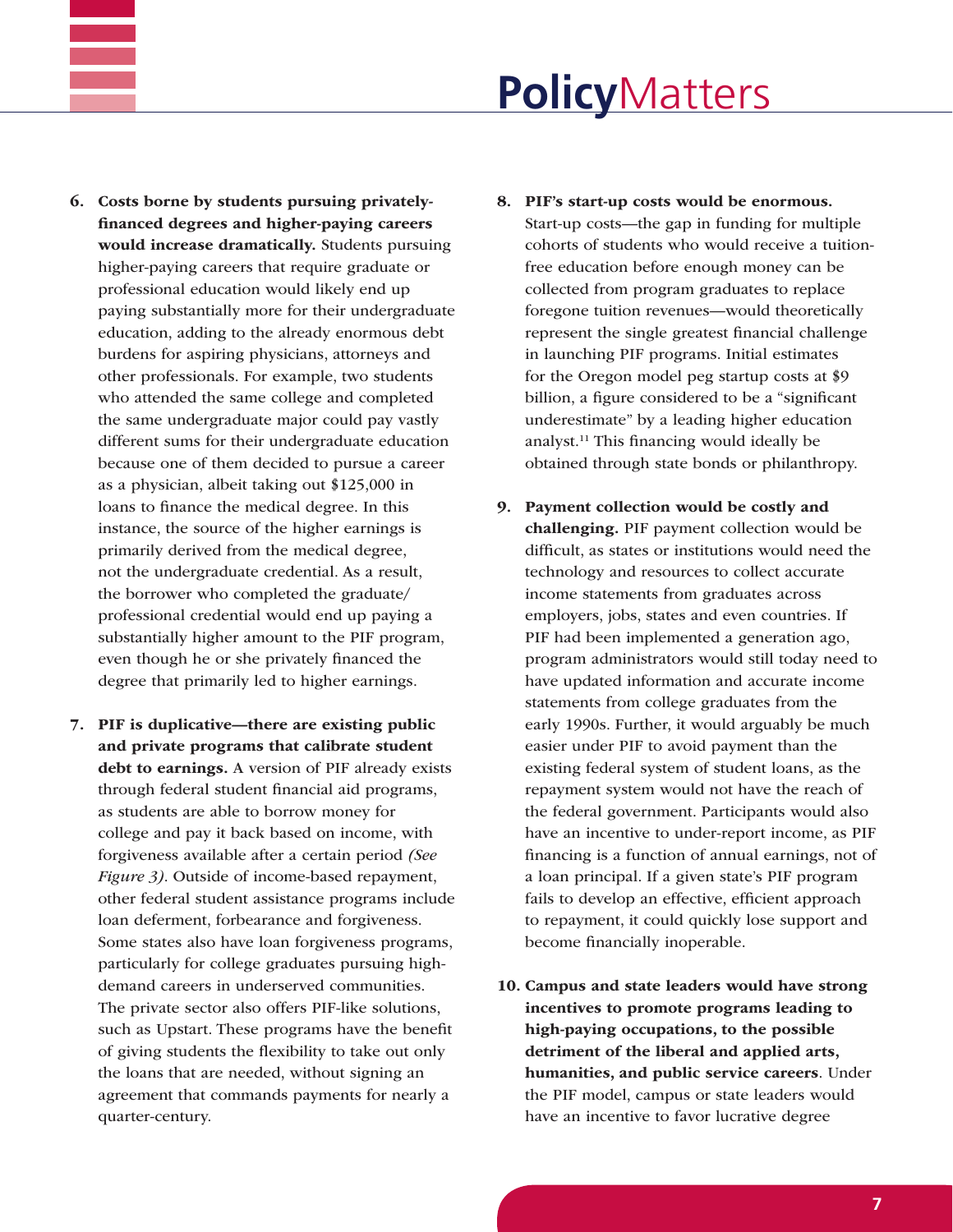

### Figure 3. Federal Student Loan Repayment Management

**• Deferment and Forbearance.** The U.S. Department of Education allows students to [defer](https://studentaid.ed.gov/repay-loans/deferment-forbearance) their student loan payments while they pursue further studies, are unemployed or unable to find full-time work, have a period of economic hardship, or while they are engaged in active-duty military service. Interest will not capitalize for subsidized loans and Perkins loans, while interest will capitalize for unsubsidized and PLUS loans.

For those that do not qualify for deferment, borrowers may apply for [forbearance](http://studentaid.ed.gov/repay-loans/deferment-forbearance#what-is-forbearance), in which borrowers work with lenders to reduce or temporarily stop making payments. Forbearance is generally reserved for borrowers in financial distress, illness, or for a number of specific reasons which mandate loan forbearance. Interest capitalizes on loans in forbearance.

- **Student Loan Forgiveness.** The federal government and state governments have a number of programs that will forgive students loans, subject to restrictions.
	- • **Public Service Loan Forgiveness (PSLF)**. PSLF offers [loan forgiveness](http://studentaid.ed.gov/repay-loans/forgiveness-cancellation/charts/public-service) for borrowers in public service careers after 120 full, on-time monthly payments made after October 1, 2007 on certain repayment plans.
	- **Teacher Loan Forgiveness.** Teachers may be eligible for loan forgiveness after five years, subject to a number of [terms and conditions.](http://studentaid.ed.gov/repay-loans/forgiveness-cancellation/charts/teacher#am-i-a-highly)
	- **State Loan Forgiveness Programs**. States loan forgiveness programs are usually reserved for individuals in high-need occupations (teachers, nurses, physicians) working in underserved communities.
- **Repayment Plans**. The U.S. Department of Education has an array of student loan repayment plans that provide flexibility for borrowers based on their financial circumstances. These plans, which include a number of terms and conditions, include the following:

### *Repayment Plans not based on Income*

- **Standard**: A fixed-amount repayment schedule of up to 10 years. This plan allows students to pay the least interest on their loans but requires higher monthly amounts.
- **Graduated:** A repayment schedule that starts with lower amounts that generally increase every two years, with a total repayment period of up to 10 years. Borrowers pay more for their loans in this plan than the Standard plan.

• **Extended Repayment**: A fixed or gradually-increasing repayment schedule of up to 25 years that usually requires the borrower to have \$30,000 or more in outstanding loans. Borrowers will pay more for their loans in this plan than the Standard plan.

### *Income-Repayment Plans*

- **Income-based Repayment (IBR) (new borrowers on or after** July 1, 2014). Repayment level is generally 10 percent of discretionary income, but not more than the Standard plan. Payments change based on annual financial circumstances and repayment schedules can last up to 20 years, with the amount remaining after 20 years of payments forgiven. Not all loan types are eligible to be repaid under this plan. Borrowers will pay more for their loans in this plan than the Standard plan.
- **Income-based Repayment (IBR) (not new borrowers on or after** July 1, 2014). Repayment level is generally 15 percent of discretionary income, but not more than the Standard plan. Payments change based on annual financial circumstances and repayment schedules can last up to 25 years, with the amount remaining after 25 years of payments forgiven. Not all loan types are eligible to be repaid under this plan. Borrowers will pay more for their loans in this plan than the Standard plan.
- Pay as You Earn (PAYE). Repayment level is generally 10 percent of discretionary income, but not more than the Standard plan. After 20 years of payments, the remaining amount is forgiven. The difference between PAYE and IBR is the eligibility of loans to be repaid under the plan; non-Parent PLUS loans from the FFEL program must be consolidated into Direct Consolidation Loans in order to be eligible under PAYE. Not all loan types are eligible to be repaid under this plan. Borrowers will pay more for their loans in this plan than the Standard plan.
- **Income-Contingent Repayment (ICR)**. Repayment level is the lesser of 20 percent of discretionary income or what would be paid with a fixed payment over the course of 12 years (after adjusting for income). Repayment schedules can last up to 25 years, with the amount remaining after 25 years of payments forgiven. ICR extends to more loan types the IBR or PAYE, including parent PLUS loans. Borrowers will pay more for their loans in this plan than the Standard plan.
- **Income-Sensitive Repayment**. Repayment level is determined by the lender based on annual income with a 10-year maximum repayment schedule. The program is open to students with loans in the Federal Family Education Loan Program (FFEL).

Source: Federal Student Aid, U.S. Department of Education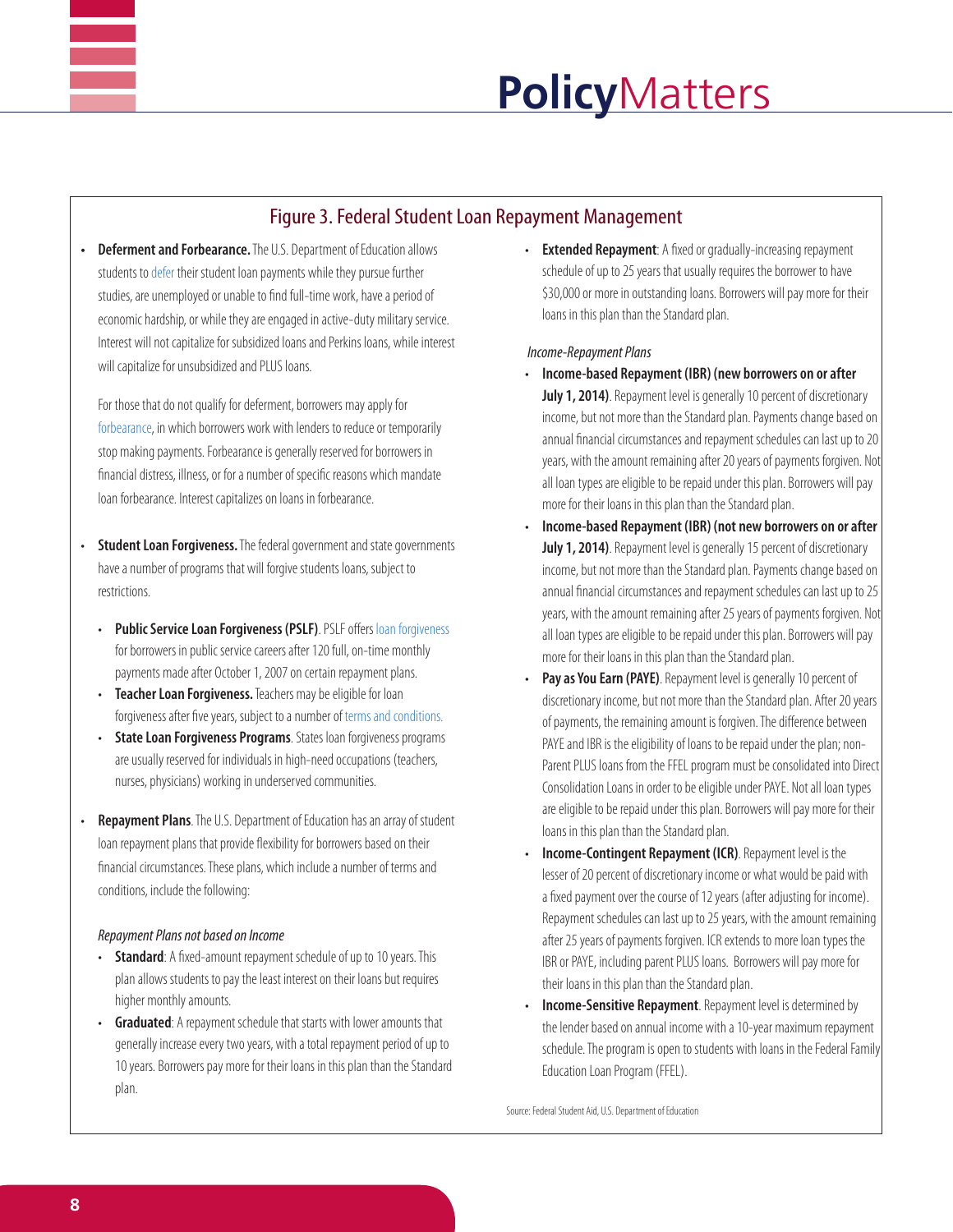

programs in campus budgets or strategic plans, as graduates from these programs could better serve the financial interests of the institution or state. This could marginalize the liberal arts and public service careers such as teaching, social work and law enforcement, as well as jeopardize the historical missions of state colleges and universities in serving the public good.

- 11. Underlying college cost drivers would not be addressed. While PIF changes the student payment model, it does not address underlying dynamics that have led to rising college prices, primarily state withdrawal of operating support for public colleges and universities. Therefore, while PIF may conceptually make payments more manageable for some borrowers, it is not expected to change the cost structure of U.S. public higher education; an issue that remains at the heart of the college financing challenge.
- 12. Support for state and institutional student financial aid could dissipate. A number of states have well-funded, popular state financial aid programs that help students pay for college based on financial need or academic merit. With the elimination of tuition and fees, support for these programs could erode, as state lawmakers weighing competing state priorities may have little interest in subsidizing college costs outside of tuition and fees. Likewise, institutional funds normally directed to financial aid may also be redirected to other campus priorities.
- 13. Support for maintaining existing state investment in public higher education would erode, creating a pathway to privatization. Rising tuition costs have mobilized student groups, college leaders, business leaders and other stakeholders concerned about college affordability to petition state lawmakers to invest more state money in higher education in order to mitigate tuition price escalation. If

PIF were to be implemented, the urgency of maintaining state investments in public higher education would likely subside because students (or parents) would not have a tuition payment, only a prediction of payments based on future earnings. Due to the source of the revenue stream, the focus of public higher education finance would likely shift from the public to the private benefits of earning a college degree and create a path of least resistance for states to further withdraw support for public institutions of higher education.

## The Unknowns of "Pay It Forward"

PIF represents a radical departure from the current higher education finance system, with many unanswered questions that are worthy of consideration before any pilot programs commence.

- 1. How will institutional financing gaps be addressed? In the short-term, the most pressing issue for policymakers implementing PIF financing will be filling in former tuition revenues needed until PIF has enough graduates paying back into the program. While some have called for state bonds, the details and assumptions of startup costs and the short-term ramifications for the PIF transition for campus budgeting and planning have not been clearly articulated.
- 2. How would payments be collected?

Operational and compliance complexities of income-based repayment programs should not be under-estimated. PIF would be more difficult than traditional income-based loan repayment because payment amounts are a sole function of income, not the amortization of a loan principal. Further, state agencies may not be able to effectively enforce collections for graduates who move out of the state or country.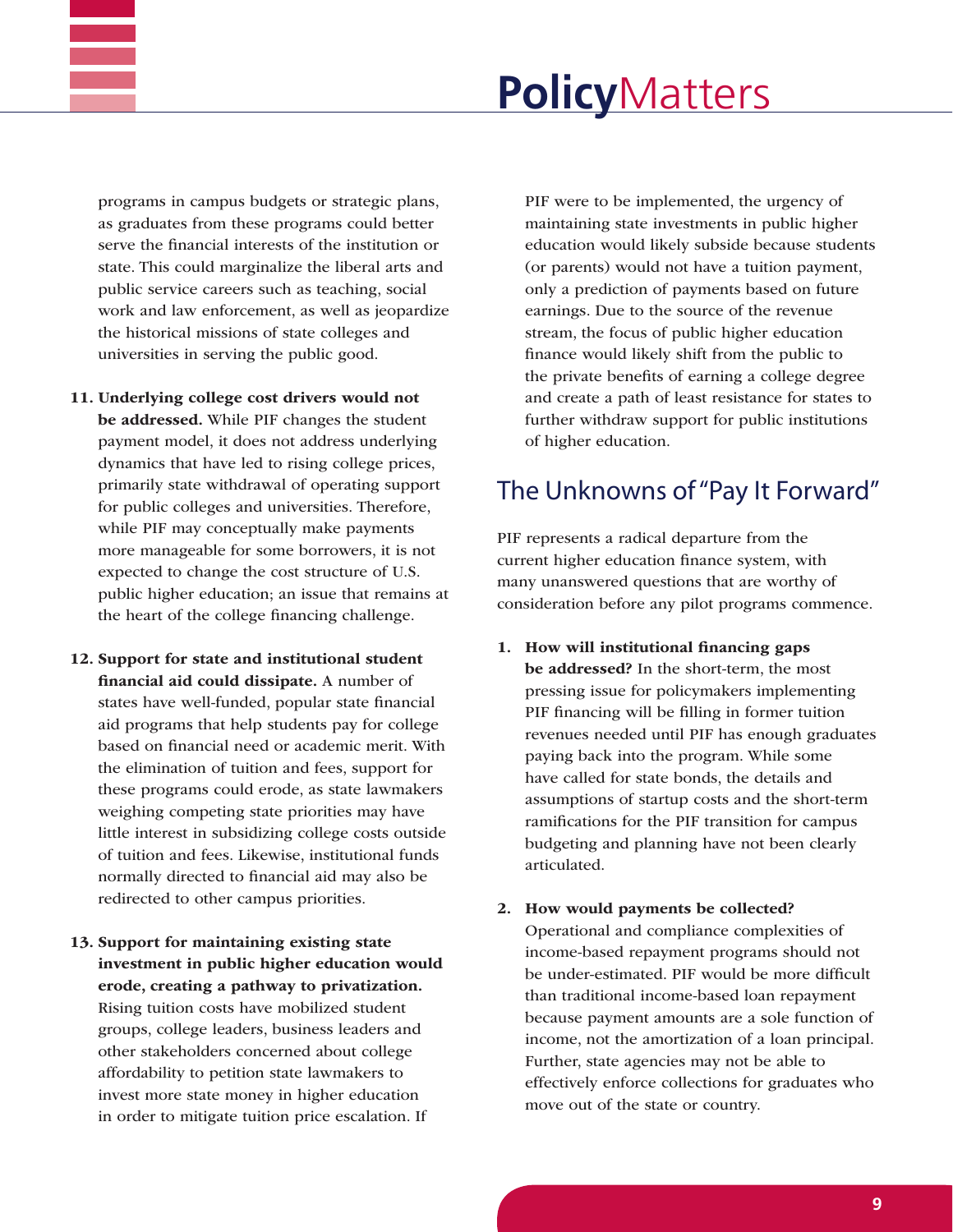- 3. Who would control PIF funds? It remains unclear whether the state would receive PIF funds and distribute revenue across campuses, or if campuses would receive funds exclusively from their graduates. Further, it is not known if these funds would be segregated from the state budget, as to prevent repurposing from state lawmakers. Furthermore, while tuition dollars in most states are currently controlled by campuses, PIF's presumed statewide administration could lead to state control of revenue, thus significantly expanding state control of campuses beyond the current level of influence.
- 4. How would PIF's structure and revenue generation differ from campus to campus? A number of PIF bills allow study committees to change the repayment terms based on the type of institution. For instance, a state college could have a repayment rate of 3 percent of annual gross earnings, while a research university could command 4 percent. However, it is not yet known how PIF revenues would vary from campus to campus, including for institutions of similar size but dissimilar missions (such as a liberal arts university vs. a polytechnic university). Depending on the structure, PIF could exacerbate longstanding tensions between campuses on matters related to state funding and other revenue sources, and widen revenue disparities between campuses.
- 5. How would PIF complement or conflict with federal higher education programs? A key set of unanswered questions pertain to how the program would interact with federal financial aid programs (such as the Pell Grant) and benefits earned from military service.
- 6. How would transfer students be integrated into PIF? It remains unclear from initial PIF models how transfer students would be integrated into and out of the program. This is a key concern, as one in three students transfer at least once before completing their degree.<sup>12</sup>
- 7. What would be the consequences for noncompleters? The PIF structure eliminates tuition and fees, but it is not yet known how noncompleters would be treated in the program structure. There are numerous avenues that states or institutions could pursue, such as credit-based tuition bills, extracting a smaller portion of earnings following discontinuation, or issuing a student loan.
- 8. How would college savings change under PIF? PIF could change individuals' perceptions on saving for college. Under the current system, many students and parents save for years to help defray some of the cost of college, such as utilizing a state-sponsored 529 college savings plan. Without tuition and fee payments, parents may have less motivation to save and invest in their children's college education.<sup>13</sup>
- 9. How would PIF affect campus philanthropic campaigns? The long repayment schedule associated with PIF could threaten philanthropic efforts, as graduates would pay for college decades beyond graduation. For example, if PIF had been implemented a generation ago, students from the Class of 1990 would still be paying for college today. This could dampen enthusiasm for campus giving, as more alumni could argue that they are already giving back to their alma mater every year. High-wealth donors may also see little need to endow needbased grants and scholarships under PIF, given that students will not have to pay tuition during college.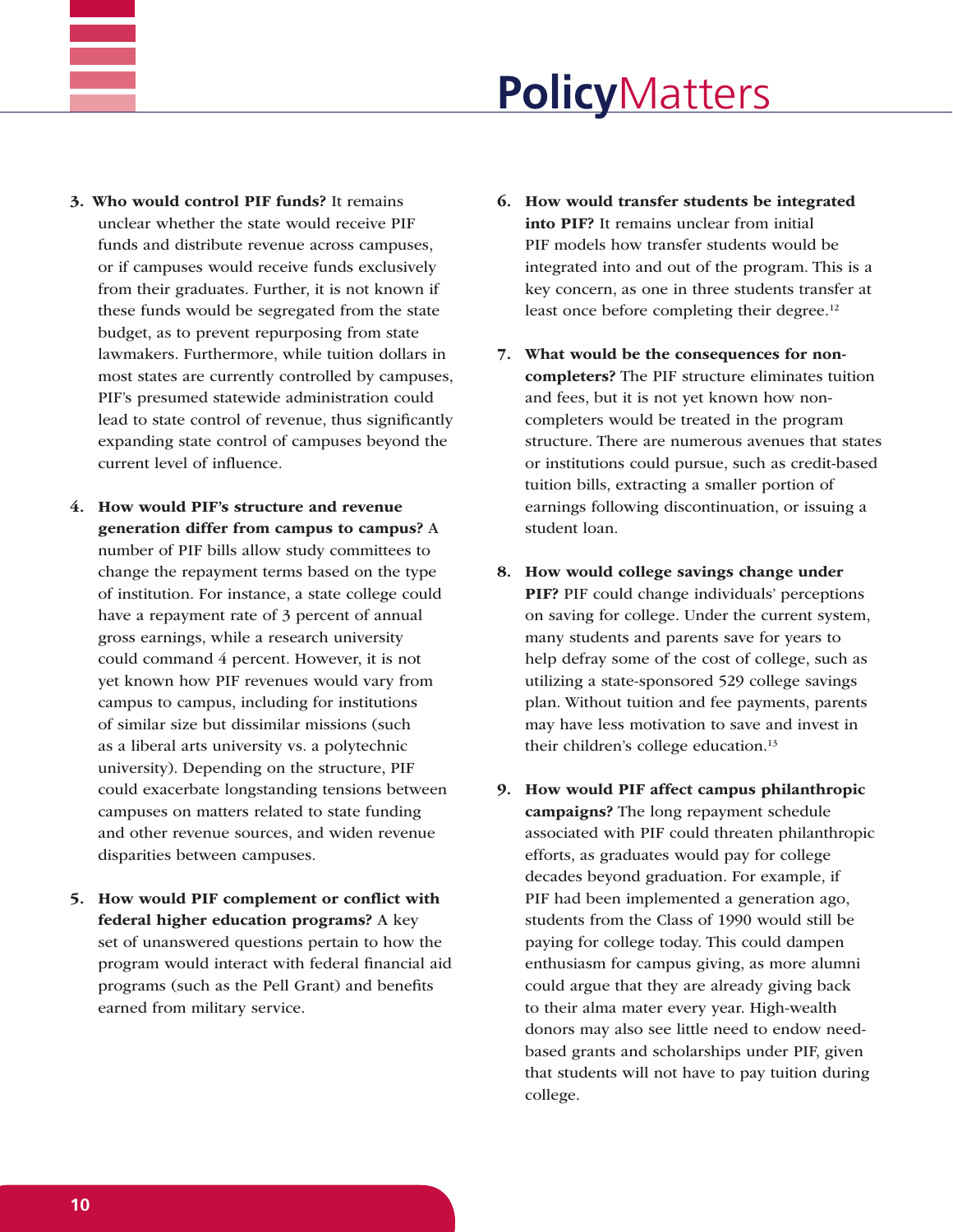

Conclusion—Creating a Lifelong Tax and Privatizing Public Higher Education through *Pay It Forward* is Not the Solution to Addressing College Affordability

PIF is a sweeping policy concept that would address none of the underlying factors associated with leaving students with deep debt burdens. It would create considerable financial uncertainty for public colleges, and may spiral into an administrative nightmare that would leave graduates, campuses and states worse off over the long term. In sum, it would create an extraordinarily long tax on a public college undergraduate education that would make college much more expensive for most graduates.

A more troubling aspect of PIF, however, is the enthusiasm from state policymakers throughout the country to restructure students' payment obligations without examining the state's longstanding responsibility for maintaining investments in public higher education. Indeed, many of the PIF resolutions introduced over the past year articulate the problem of rising tuition and fees and student debt, but make no mention of the state disinvestment that has been the underlying reason for tuition price escalation. Instead, these resolutions propose exploring a proposal that would have some students pay for their undergraduate education until they are approaching 50 years of age. Under the veneer of student debt management, the PIF

concept has provided a vehicle for state lawmakers to abdicate their responsibility for funding public higher education and thus to keep a public college education affordable for state residents. The fact that more than 20 states have introduced PIF legislation in less than 18 months is alarming in its shortsightedness in providing a legitimate solution to addressing college affordability at America's public colleges and universities.

Alternatives exist to keep college affordable without requiring that graduates spend more than half of their working years paying for their undergraduate education. A number of states have worked with college and university leaders to achieve cost savings and sufficiently reinvest in public higher education to freeze tuition or limit tuition increases. Governors and state lawmakers this year outlined a number of policies to reduce college costs, such as improving dual enrollment policies and providing generous subsidies for education and training in high-need jobs. States can also work with the federal government to identify ways to harness the vast sums of federal support for higher education and to better align the U.S. higher education financing system (such as the [proposed federal matching](http://www.aascu.org/policy/publications/policy-matters/federalmatchingprogram.pdf)  [grant program](http://www.aascu.org/policy/publications/policy-matters/federalmatchingprogram.pdf) to states proffered by the American Association of State Colleges and Universities). Statelevel conversations should continue on the best routes to keep college opportunities affordable and facilitate economic growth. Pay It Forward, however, is not a feasible model and should not be part of the conversation.